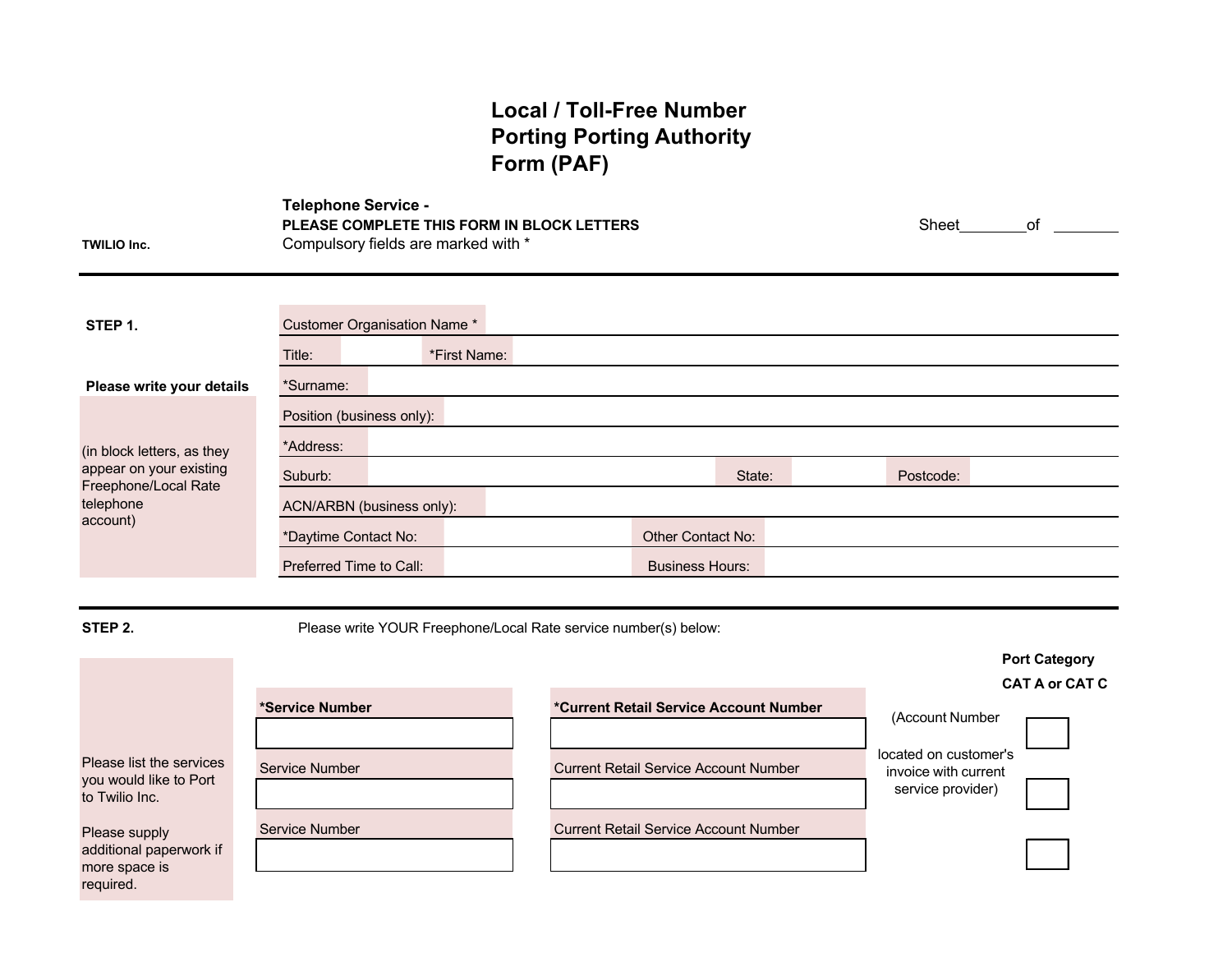| <b>Service Number</b> | <b>Current Retail Service Account Number</b> |  |
|-----------------------|----------------------------------------------|--|
|                       |                                              |  |
| <b>Service Number</b> | <b>Current Retail Service Account Number</b> |  |
|                       |                                              |  |

**STEP 3.**

**STEP 4. I/The Customer Organisation has an agreement with the Current Service Provider, which has the date set out in step 3. To be read and signed** Under this Agreement, I /the Customer Organisation is the legal lessee of the Freephone/Local Rate Service Numbers set out in step 2, **for all service numbers that** which has the existing account numbers also set out in step 2. **are to be Ported to Twilio.** I am authorised to act on my behalf/ on behalf of the Customer Organisation in the position described below. I hereby engage and authorise Twilio Inc. ("Twilio") to facilitate the porting of these Service Numbers from the Current Service Provider to Twilio, including the cancellation of the service with the Current Service Provider. I indemnify Twilio against any loss or damage it may suffer as a result of any information included in this form or the above certification being incorrect. I also authorise Twilio to obtain from my Current Service Provider any incomplete or further details, which are required under step 2 to facilitate the port of the Service Numbers set out in Step 2. I acknowledge that although I have the right to transfer these numbers to Twilio there may be costs and obligations associated with the existing service and with porting these telephone number including obligations to make early termination payments to my Current Service Provider. **Step 5.** I authorise Twilio to act on my behalf and to sign and complete an Twilio Porting Authority Form (PAF) and associated paperwork **Agency Section** for the purposes of porting the Number range set out in Step 2. I confirm that all telephone numbers nominated in Step 2 are to be ported unless otherwise specified. **\*Current Carrier or Carriage Service Provider** Date of Agreement between Customer and Current Service Provider **("Current Service Provider")** \*Authorised signature: Date:

> I also authorise Twilio's nominated representative to complete and sign a new PAF for the purposes of carrying out the port to Twilio in circumstances where: